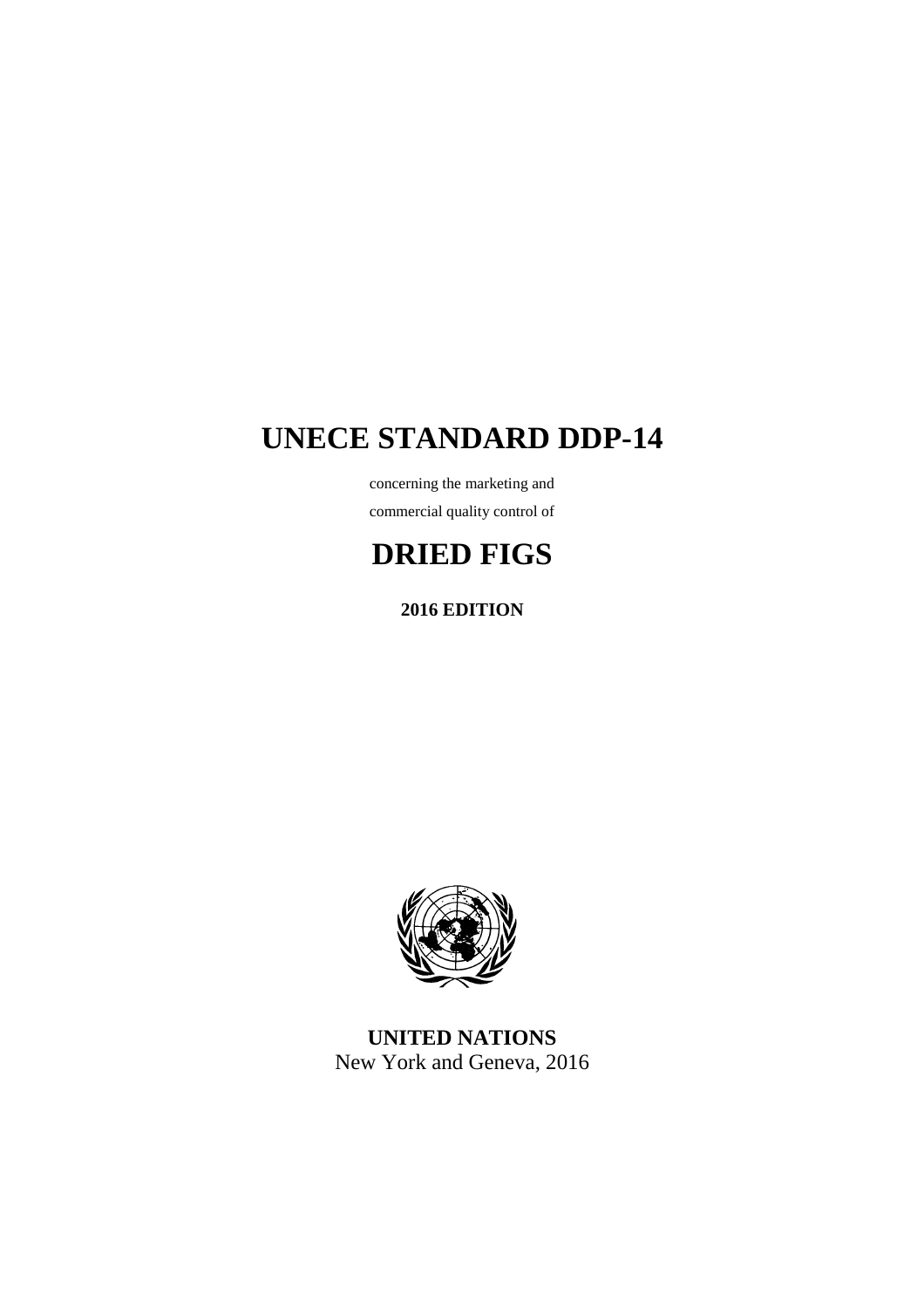#### **NOTE**

### **Working Party on Agricultural Quality Standards**

The commercial quality standards developed by the United Nations Economic Commission for Europe (UNECE) Working Party on Agricultural Quality Standards help facilitate international trade, encourage high-quality production, improve profitability and protect consumer interests. UNECE standards are used by Governments, producers, traders, importers and exporters, and other international organizations. They cover a wide range of agricultural products, including fresh fruit and vegetables, dry and dried produce, seed potatoes, meat, cut flowers, eggs and egg products.

Any member of the United Nations can participate, on an equal footing, in the activities of the Working Party. For more information on agricultural standards, please visit our website http://www.unece.org/trade/agr/welcome.html.

The new Standard for Dried Figs is based on document ECE/CTCS/WP.7/2016/6, reviewed and adopted by the Working Party at its seventy-second session.

The designations employed and the presentation of the material in this publication do not imply the expression of any opinion whatsoever on the part of the United Nations Secretariat concerning the legal status of any country, territory, city or area or of its authorities, or concerning the delimitation of its frontiers or boundaries. Mention of company names or commercial products does not imply endorsement by the United Nations.

All material may be freely quoted or reprinted, but acknowledgement is requested.

Please contact us at the following address with any comments or enquiries:

 Agricultural Standards Unit Economic Cooperation and Trade Division United Nations Economic Commission for Europe Palais des Nations CH-1211 Geneva 10, Switzerland E-mail: agristandards@unece.org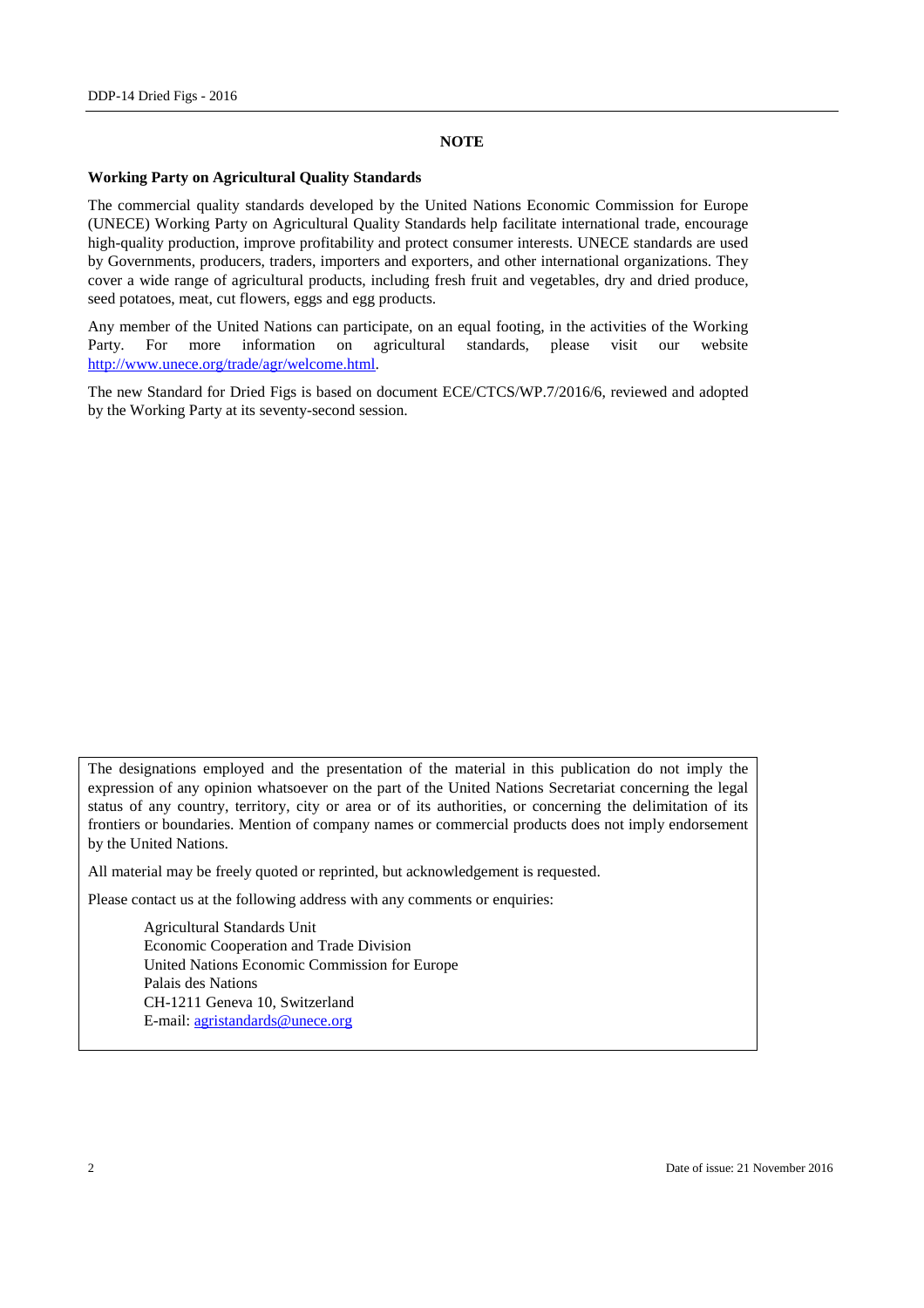# **UNECE Standard DDP-15 concerning the marketing and commercial quality control of Dried Figs**

## **I. Definition of produce**

This standard applies to whole figs dried from ripe fruits of varieties (cultivars) grown from *Ficus carica* L., intended for direct consumption. This standard does not apply to dried figs for industrial processing.

# **II. Provisions concerning quality**

The purpose of the standard is to define the quality requirements of dried figs at the exportcontrol stage, after preparation and packaging.

However, if applied at stages following export, the holder/seller shall be responsible for observing the requirements of the standard. The holder/seller of products not in conformity with this standard may not display such products or offer them for sale, or deliver or market them in any other manner.

### **A. Minimum requirements**<sup>1</sup>

In all classes, subject to the special provisions for each class and the tolerances allowed, the dried figs must display the following characteristics:

- intact; the stem and the eye (ostiolum) ends of the figs may be cut off
- sound; produce affected by rotting or deterioration such as to make it unfit for human consumption is excluded
- clean, practically free of any visible foreign matter; however, naturally crystallized sugar is not considered foreign matter or a defect
- sufficiently developed
- free from living pests whatever their stage of development
- free from damage caused by pests, including the presence of dead insects and/or mites, their debris or excreta
- free from blemishes, areas of discolouration or spread stains in pronounced contrast with the rest of the produce affecting in aggregate more than 5 per cent of the surface of the produce
- free from mould filaments visible to the naked eye
- free of fermentation
- free of abnormal external moisture
- free of foreign smell and/or taste except for a slight salty taste of sodium chloride and or calcium chloride and a slight smell of preservatives/additives, including sulphur dioxide.

<sup>&</sup>lt;sup>1</sup> Definitions of terms and defects are listed in Annex III of the Standard Layout – Recommended terms and definition of defects for standards of dry (Inshell Nuts and Nut Kernels) and dried produce <http://www.unece.org/trade/agr/standard/dry/StandardLayout/StandardLayoutDDP\_e.pdf>.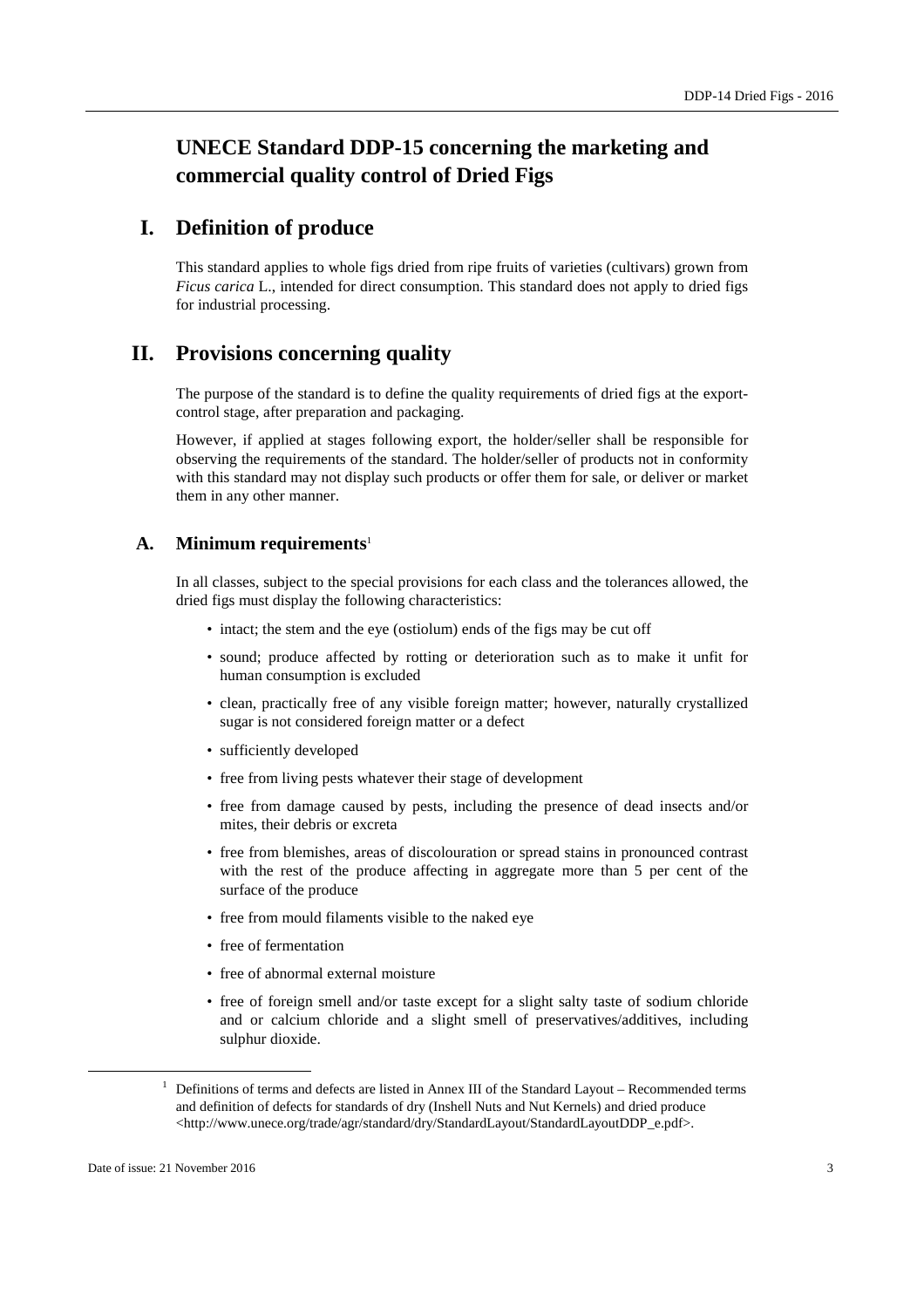The condition and development of the dried figs must be such as to enable them:

- to withstand transportation and handling
- to arrive in satisfactory condition at the place of destination.

### **B. Moisture content<sup>2</sup>**

The dried figs shall have a moisture content:

- not exceeding 26.0 per cent for untreated dried figs
- above 26.0 and not exceeding 40.0 percent for high moisture dried figs provided they are labelled as high moisture or equivalent denomination and treated with preservatives or preserved by other means (e.g.pasteurization)

### **C. Classification**

In accordance with the defects allowed in section "IV. Provisions concerning tolerances", dried figs are classified into the following classes:

"Extra" Class, Class I and Class II.

The defects allowed must not affect the general appearance of the produce as regards quality, keeping quality and presentation in the package.

# **III. Provisions concerning sizing**

Size for whole dried figs is determined by the number of fruit per kilogramme or by diameter.

A. Sizing by number of fruits per kilogramme:

When sized by number of fruits per kilogramme, the number of fruits in each size is shown in the following table<sup>3</sup>:

<sup>&</sup>lt;sup>2</sup> The moisture content is determined by one of the methods given in Annex I of the Standard Layout – Determination of the moisture content for dried produce <http://www.unece.org/trade/agr/standard/dry/StandardLayout/StandardLayoutDDP\_e.pdf>. The Laboratory reference method shall be used in cases of dispute.

 $3$  Reservation by Greece against the table on sizing which it considered created sub-divisions of quality classifications.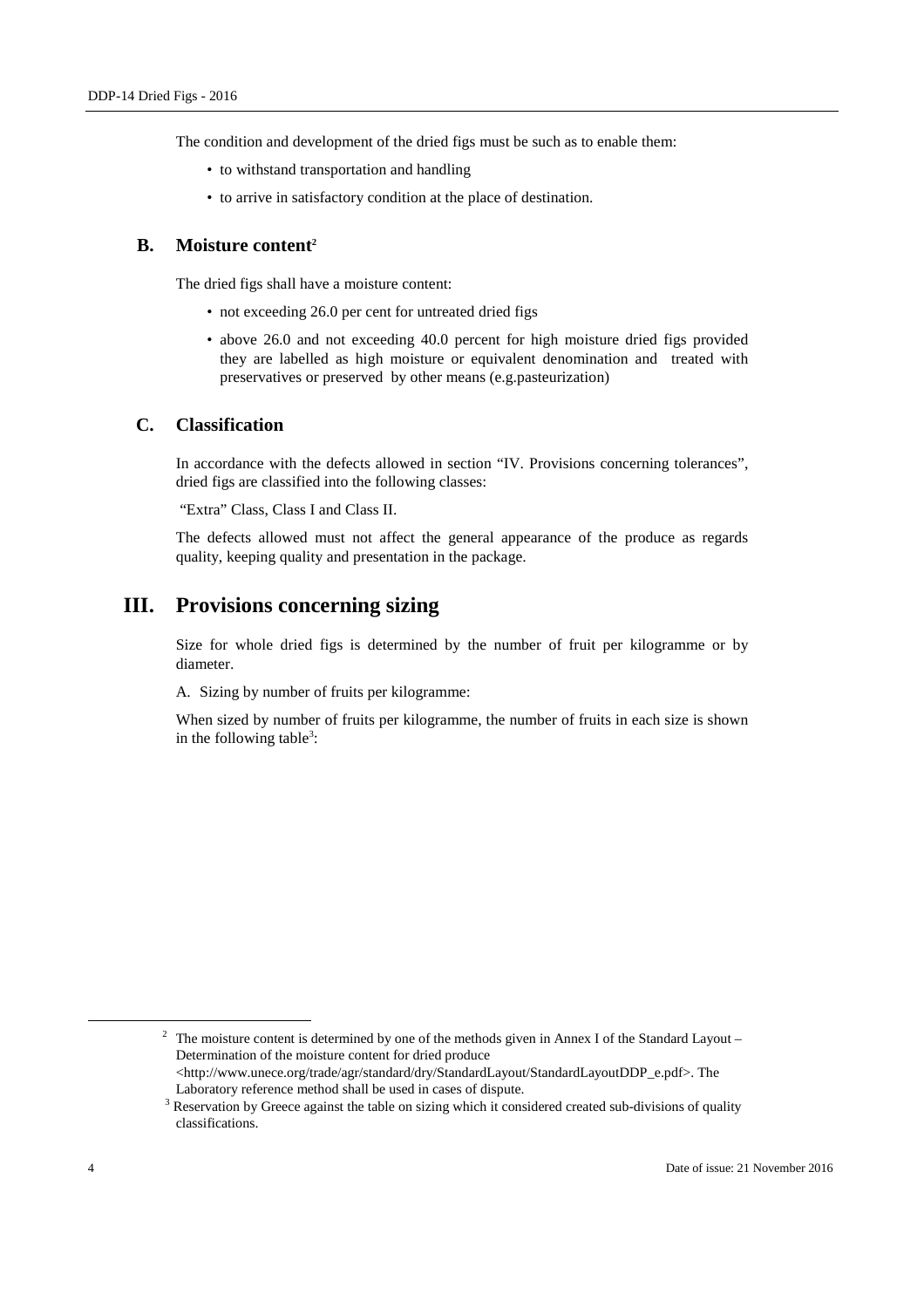|                          |                                | To ensure uniformity in size                                                        |  |
|--------------------------|--------------------------------|-------------------------------------------------------------------------------------|--|
| Size code                | Number of fruit per kilogramme | the weight range (grams) between the largest and smallest<br>figs should not exceed |  |
| $\mathbf{1}$             | Up to 40                       | 12                                                                                  |  |
| $\overline{c}$           | $41 - 45$                      |                                                                                     |  |
| 3                        | 46-50                          | 10                                                                                  |  |
| $\overline{\mathcal{L}}$ | 51-55                          |                                                                                     |  |
| 5                        | 56-60                          |                                                                                     |  |
| 6                        | $61 - 65$                      |                                                                                     |  |
| $\overline{7}$           | 66-70                          | 8                                                                                   |  |
| 8                        | 71-80                          |                                                                                     |  |
| 9                        | 81-100                         |                                                                                     |  |
| 10                       | 101-120                        | 6                                                                                   |  |
| 11                       | 121 and over                   |                                                                                     |  |

Optionally the number of fruit per kilogramme may be limited to 65 for "Extra" Class and 120 for Class I.

### B. Sizing by diameter

When sized by diameter, the minimum diameter is 18 mm for black fig varieties and 22 mm for white fig varieties. When diameter ranges are used, range must be indicated.

# **IV. Provisions concerning tolerances**

At all marketing stages, tolerances in respect of quality and size shall be allowed in each lot for produce not satisfying the minimum requirements of the class indicated.

## **A.Quality tolerances**

|                                                                                                       | Tolerances allowed, percentage of defective produce,<br>by number or weight <sup>a</sup> |                |          |
|-------------------------------------------------------------------------------------------------------|------------------------------------------------------------------------------------------|----------------|----------|
| Defects allowed                                                                                       | Extra                                                                                    | Class 1        | Class II |
| Tolerances for produce not satisfying<br>the<br>(a)<br>minimum requirements<br>of which no more than: | 10                                                                                       | 15             | 30       |
| Damaged by pests                                                                                      | 9                                                                                        | 12             | 15       |
| Seriously damaged by sunscald, split or torn,<br>excessively dried                                    | 8                                                                                        | 10             | 20       |
| Mouldy, and fermented                                                                                 | 3                                                                                        | $\overline{4}$ | 5        |
| Living pests                                                                                          | $\mathbf{0}$                                                                             | $\Omega$       | $\Omega$ |
| Size tolerances<br>(b)                                                                                |                                                                                          |                |          |
| For produce not conforming to the size indicated<br>in total                                          | 20                                                                                       | 20             | 20       |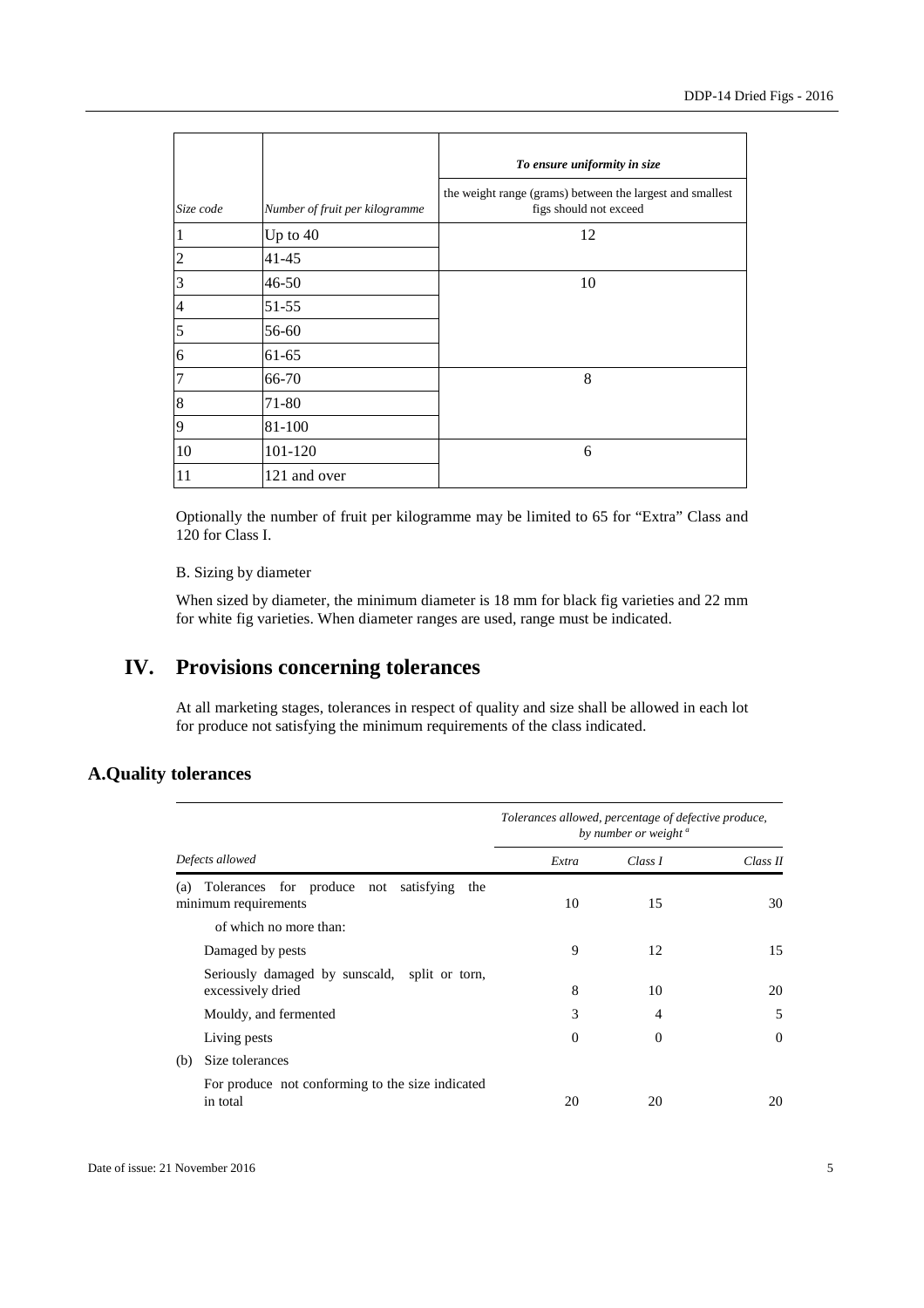|                 |                                                                                                                                                     | Tolerances allowed, percentage of defective produce,<br>by number or weight <sup>a</sup> |         |          |
|-----------------|-----------------------------------------------------------------------------------------------------------------------------------------------------|------------------------------------------------------------------------------------------|---------|----------|
| Defects allowed |                                                                                                                                                     | Extra                                                                                    | Class I | Class II |
| (c)             | Tolerances for other defects                                                                                                                        |                                                                                          |         |          |
|                 | Foreign matter, loose stems, eye (ostiolum) and<br>dust (by weight)                                                                                 | 0.5                                                                                      | 0.5     | 0.5      |
|                 | Among white fig varieties (white to dark brown<br>in colour) and among black fig varieties (from<br>purple to black in colour), dried figs that are |                                                                                          |         |          |
|                 | distinctly different in colour, by count                                                                                                            | 10                                                                                       | 10      | 10       |

# **V. Provisions concerning presentation**

### **A. Uniformity**

The contents of each package must be uniform and contain only dried figs of the same origin, quality, size, and variety (if indicated).

The visible part of the contents of the package must be representative of its entire contents.

### **B. Packaging**

Dried figs must be packed in such a way so as to protect the produce properly.

The materials used inside the package must be clean and of a quality such as to avoid causing any external or internal damage to the produce. The use of materials, particularly of paper or stamps bearing trade specifications, is allowed, provided the printing or labelling has been done with non-toxic ink or glue.

Packages must be free of all foreign matter in accordance with the table of tolerances in section "IV. Provisions concerning tolerances".

# **VI. Provisions concerning marking**

Each package<sup>4</sup> must bear the following particulars in letters grouped on the same side, legibly and indelibly marked and visible from the outside:

### **A. Identification**

Packer and/or Dispatcher:

Name and physical address (e.g. street/city/region/postal code and, if different from the country of origin, the country) or a code mark officially recognized by the national authority<sup>5</sup>.

<sup>&</sup>lt;sup>4</sup> These marking provisions do not apply to sales packages presented in packages

*<sup>5</sup>* The national legislation of a number of countries requires the explicit declaration of the name and address. However, in cases where a code mark is used, the reference "packer and/or dispatcher" (or equivalent abbreviations) must be indicated in close connection with the code mark, and the code